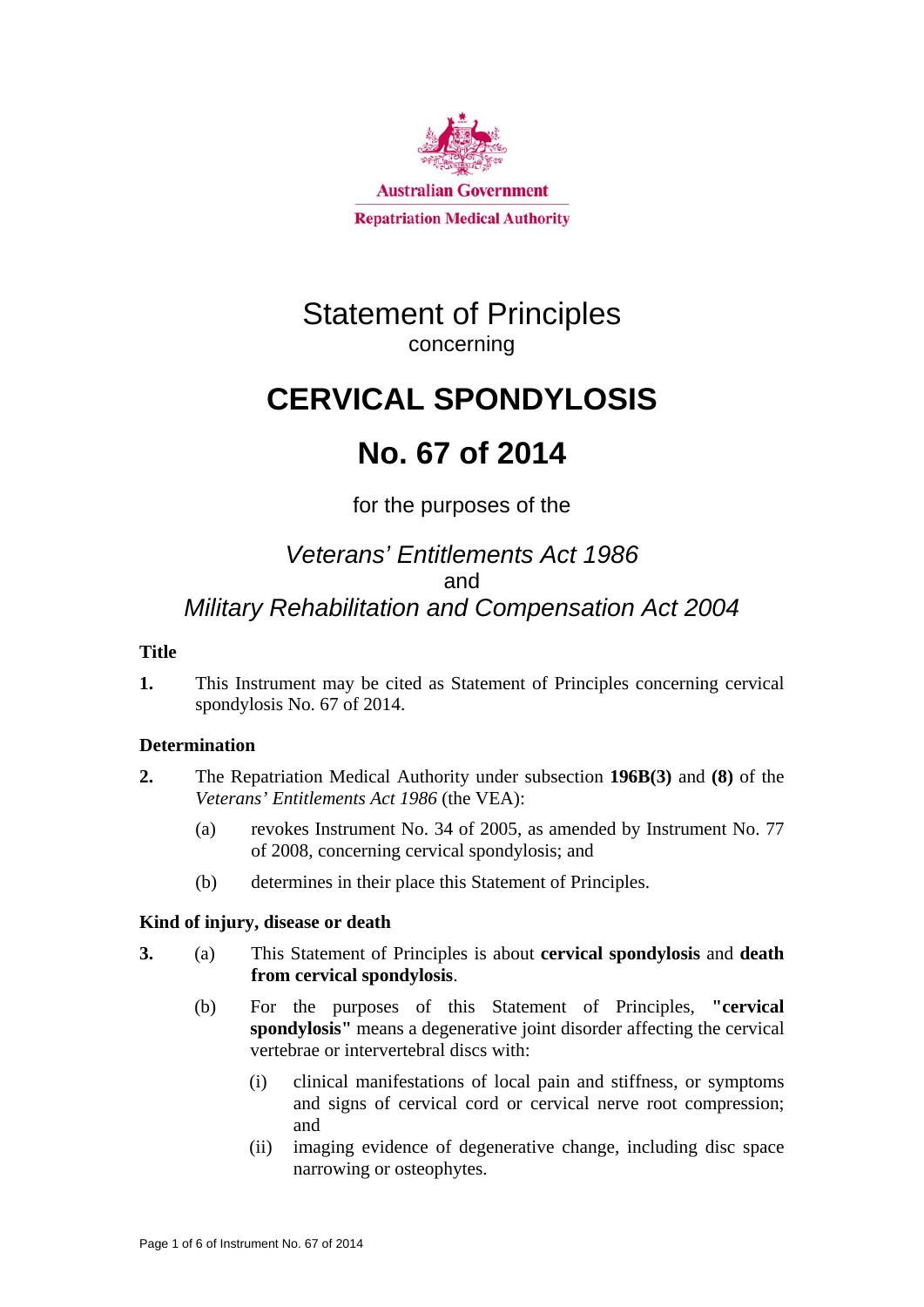Other commonly associated features include facet joint arthritis, bone hypertrophy and spinal stenosis. This definition excludes diffuse idiopathic skeletal hyperostosis and bulging of an intervertebral disc in the absence of other signs of disc degeneration. Cervical spondylosis includes spondylosis at the cervicothoracic junction.

- (c) Cervical spondylosis attracts ICD-10-AM code M47.01, M47.02, M47.03, M47.11, M47.12, M47.13, M47.21, M47.22, M47.23, M47.81, M47.82, M47.83, M47.91, M47.92, M47.93 or M50.3.
- (d) In the application of this Statement of Principles, the definition of **"cervical spondylosis"** is that given at paragraph 3(b) above.

#### **Basis for determining the factors**

**4.** On the sound medical-scientific evidence available, the Repatriation Medical Authority is of the view that it is more probable than not that **cervical spondylosis** and **death from cervical spondylosis** can be related to relevant service rendered by veterans or members of the Forces under the VEA, or members under the *Military Rehabilitation and Compensation Act 2004* (the MRCA).

#### **Factors that must be related to service**

**5.** Subject to clause 7, at least one of the factors set out in clause 6 must be related to the relevant service rendered by the person.

#### **Factors**

- **6.** The factor that must exist before it can be said that, on the balance of probabilities, **cervical spondylosis** or **death from cervical spondylosis** is connected with the circumstances of a person's relevant service is:
	- (a) having inflammatory joint disease in the cervical spine before the clinical onset of cervical spondylosis; or
	- (b) having an infection of the affected joint as specified at least one year before the clinical onset of cervical spondylosis; or
	- (c) having an intra-articular fracture of the cervical spine at least one year before the clinical onset of cervical spondylosis; or
	- (d) having a specified spinal condition affecting the cervical spine for at least the one year before the clinical onset of cervical spondylosis; or
	- (e) having a depositional joint disease in the cervical spine before the clinical onset of cervical spondylosis; or
	- (f) having trauma to the cervical spine at least one year before the clinical onset of cervical spondylosis, and where the trauma to the cervical spine occurred within the 25 years before the clinical onset of cervical spondylosis; or
	- (g) having a cervical intervertebral disc prolapse before the clinical onset of cervical spondylosis at the level of the intervertebral disc prolapse; or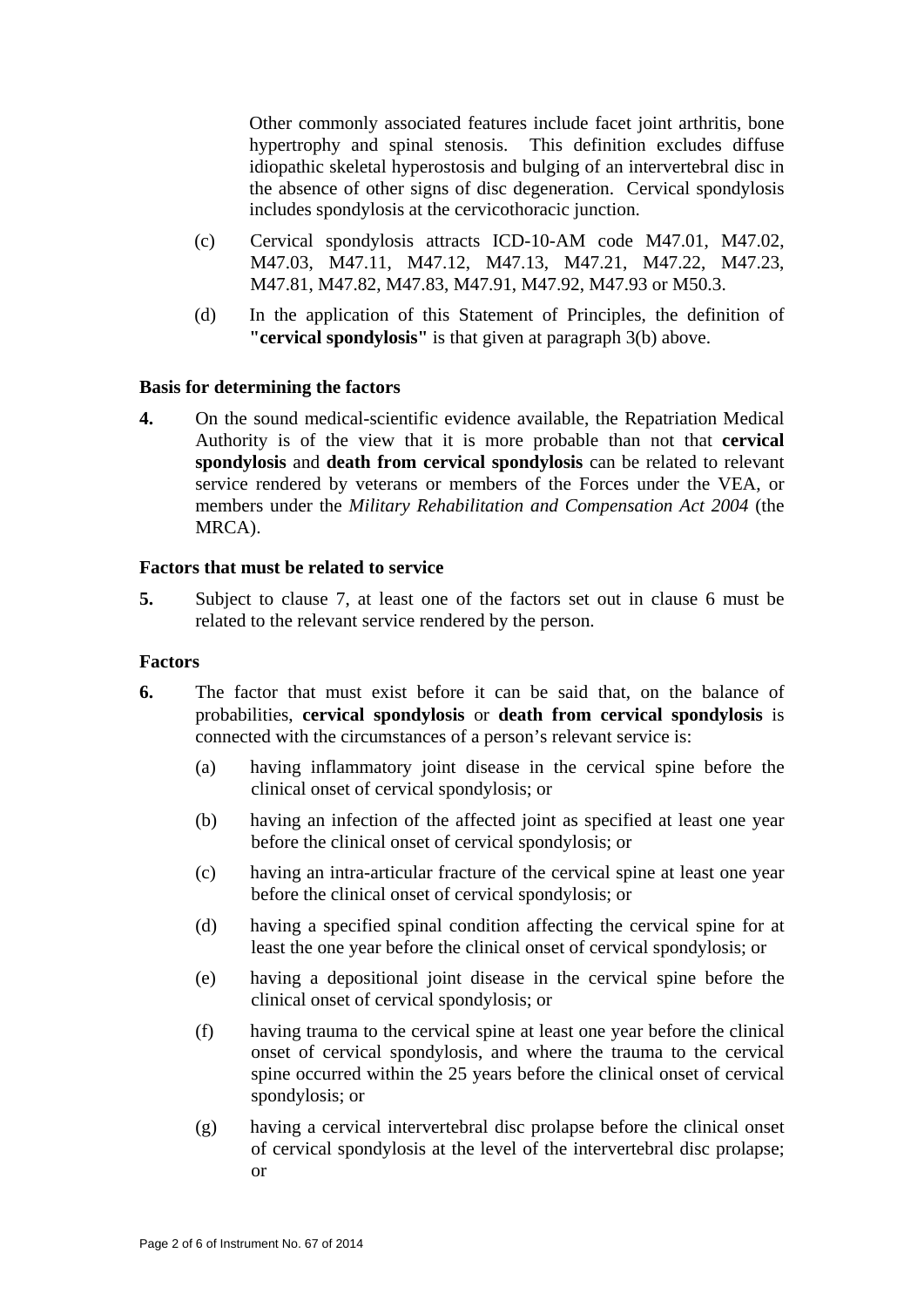- (h) carrying loads of at least 25 kilograms on the head while upright to a cumulative total of at least 120 000 kilograms within any ten year period before the clinical onset of cervical spondylosis, and where the clinical onset of cervical spondylosis occurs within the 25 years following that period; or
- (i) being obese for at least ten years within the 25 years before the clinical onset of cervical spondylosis; or
- (j) flying in high performance aircraft for a cumulative total of at least 1 000 hours within the 25 years before the clinical onset of cervical spondylosis; or
- (k) piloting a helicopter for a cumulative total of at least 1 000 hours within the 25 years before the clinical onset of cervical spondylosis; or
- (l) having acromegaly involving the cervical spine before the clinical onset of cervical spondylosis; or
- (m) having Paget's disease of bone involving the cervical spine before the clinical onset of cervical spondylosis; or
- (n) having inflammatory joint disease in the cervical spine before the clinical worsening of cervical spondylosis; or
- (o) having an infection of the affected joint as specified at least one year before the clinical worsening of cervical spondylosis; or
- (p) having an intra-articular fracture of the cervical spine at least one year before the clinical worsening of cervical spondylosis; or
- (q) having a specified spinal condition affecting the cervical spine for at least the one year before the clinical worsening of cervical spondylosis; or
- (r) having a depositional joint disease in the cervical spine before the clinical worsening of cervical spondylosis; or
- (s) having trauma to the cervical spine at least one year before the clinical worsening of cervical spondylosis, and where the trauma to the cervical spine occurred within the 25 years before the clinical worsening of cervical spondylosis; or
- (t) having a cervical intervertebral disc prolapse before the clinical worsening of cervical spondylosis at the level of the intervertebral disc prolapse; or
- (u) carrying loads of at least 25 kilograms on the head while upright to a cumulative total of at least 120 000 kilograms within any ten year period before the clinical worsening of cervical spondylosis, and where the clinical worsening of cervical spondylosis occurs within the 25 years following that period; or
- (v) being obese for at least ten years within the 25 years before the clinical worsening of cervical spondylosis; or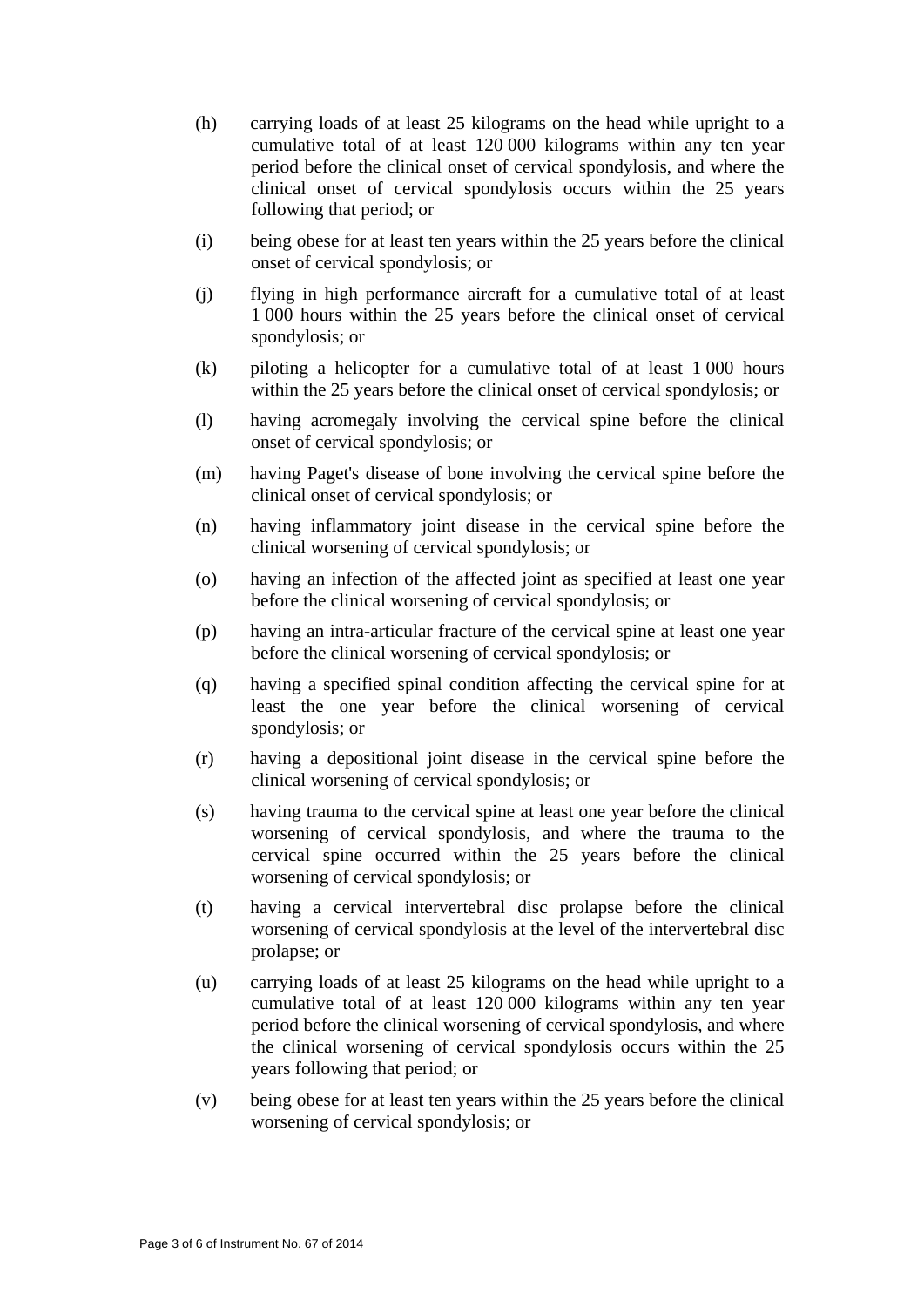- (w) flying in high performance aircraft for a cumulative total of at least 1 000 hours within the 25 years before the clinical worsening of cervical spondylosis; or
- $(x)$  piloting a helicopter for a cumulative total of at least 1 000 hours within the 25 years before the clinical worsening of cervical spondylosis; or
- (y) having acromegaly involving the cervical spine before the clinical worsening of cervical spondylosis; or
- (z) having Paget's disease of bone involving the cervical spine before the clinical worsening of cervical spondylosis; or
- (aa) inability to obtain appropriate clinical management for cervical spondylosis.

#### **Factors that apply only to material contribution or aggravation**

**7.** Paragraphs **6(n) to 6(aa)** apply only to material contribution to, or aggravation of, cervical spondylosis where the person's cervical spondylosis was suffered or contracted before or during (but not arising out of) the person's relevant service.

#### **Inclusion of Statements of Principles**

**8.** In this Statement of Principles if a relevant factor applies and that factor includes an injury or disease in respect of which there is a Statement of Principles then the factors in that last mentioned Statement of Principles apply in accordance with the terms of that Statement of Principles as in force from time to time.

#### **Other definitions**

**9.** For the purposes of this Statement of Principles:

**"a depositional joint disease"** means gout, calcium pyrophosphate dihydrate deposition disease (also known as pseudogout), haemochromatosis, Wilson's disease or alkaptonuria (also known as ochronosis);

**"a specified spinal condition"** means:

- (a) a deformity of a joint of a vertebra;
- (b) a deformity of a vertebra;
- (c) necrosis of bone;
- (d) retrospondylolisthesis;
- (e) scoliosis; or
- (f) spondylolisthesis;

**"an infection of the affected joint as specified"** means bacterial or fungal infection of the affected joint in the cervical spine resulting in inflammation within that joint;

**"an intra-articular fracture"** means a fracture involving any articular surface of the affected joint;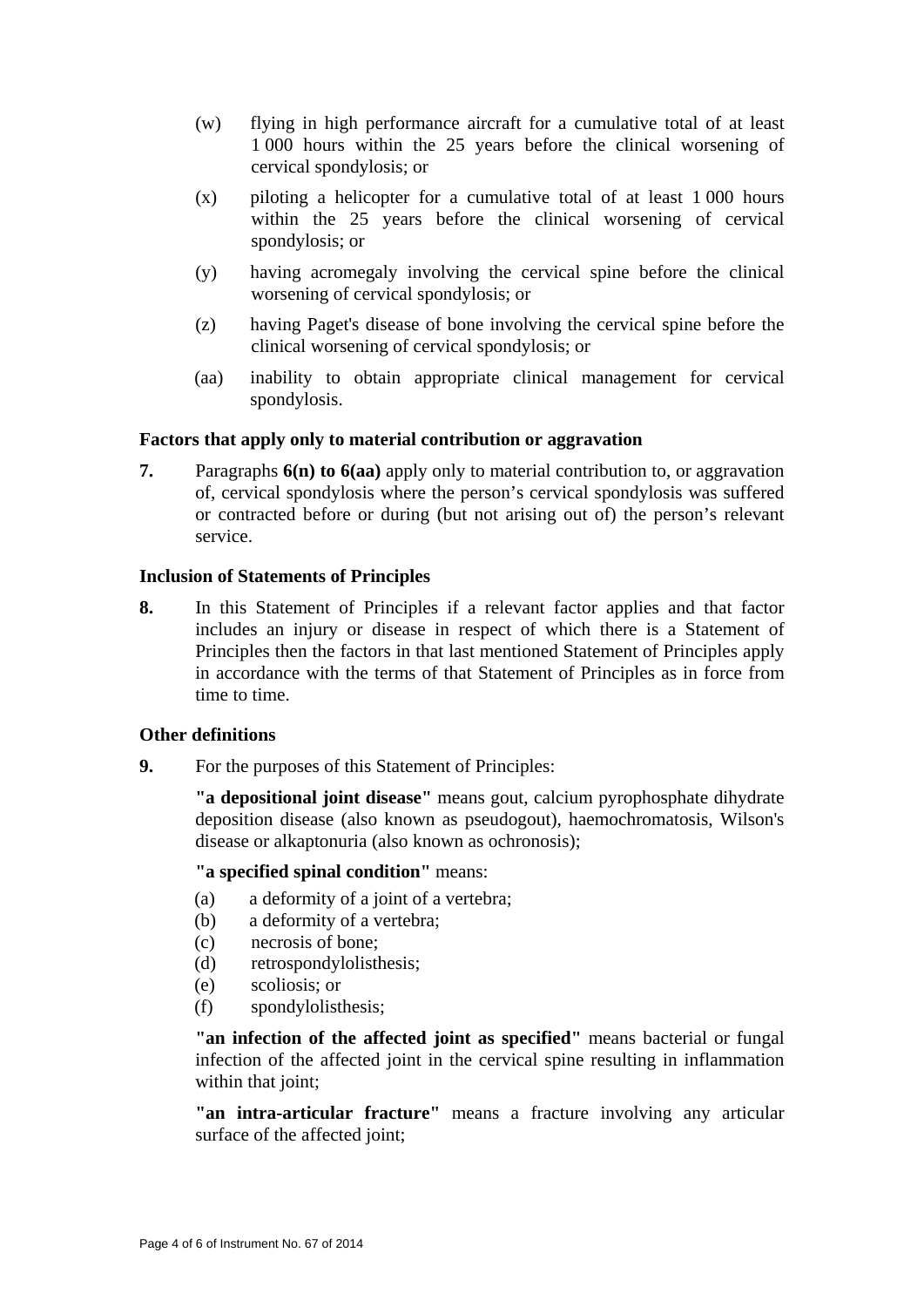**"being obese"** means an increase in body weight by way of fat accumulation which results in a Body Mass Index (BMI) of thirty or greater.

The BMI =  $W/H^2$  and where:

W is the person's weight in kilograms; and

H is the person's height in metres;

**"death from cervical spondylosis"** in relation to a person includes death from a terminal event or condition that was contributed to by the person's cervical spondylosis;

**"G force"** means the ratio of the applied acceleration of the aircraft to the acceleration due to gravity, for example,  $4G = 4 \times 9.81 \text{m/s}^2$ ;

**"high performance aircraft"** means an aircraft capable of routinely sustaining a positive G force of four or more;

**"ICD-10-AM code"** means a number assigned to a particular kind of injury or disease in The International Statistical Classification of Diseases and Related Health Problems, 10th Revision, Australian Modification (ICD-10-AM), Eighth Edition, effective date of 1 July 2013, copyrighted by the Independent Hospital Pricing Authority, and having ISBN 978-1-74128-213-9;

**"inflammatory joint disease"** means rheumatoid arthritis, reactive arthritis, psoriatic arthropathy, ankylosing spondylitis, or arthritis associated with Crohn's disease or ulcerative colitis;

**"relevant service"** means:

- (a) eligible war service (other than operational service) under the VEA;
- (b) defence service (other than hazardous service and British nuclear test defence service) under the VEA; or
- (c) peacetime service under the MRCA;

**"terminal event"** means the proximate or ultimate cause of death and includes:

- (a) pneumonia;
- (b) respiratory failure;
- (c) cardiac arrest;
- (d) circulatory failure; or
- (e) cessation of brain function;

**"trauma to the cervical spine"** means a discrete event involving the application of significant physical force, including G force, to the cervical spine that causes the development within twenty-four hours of the injury being sustained, of symptoms and signs of pain and tenderness and either altered mobility or range of movement of the cervical spine. In the case of sustained unconsciousness or the masking of pain by analgesic medication, these symptoms and signs must appear on return to consciousness or the withdrawal of the analgesic medication. These symptoms and signs must last for a period of at least seven days following their onset; save for where medical intervention has occurred and that medical intervention involves either:

(a) immobilisation of the cervical spine by splinting, or similar external agent;